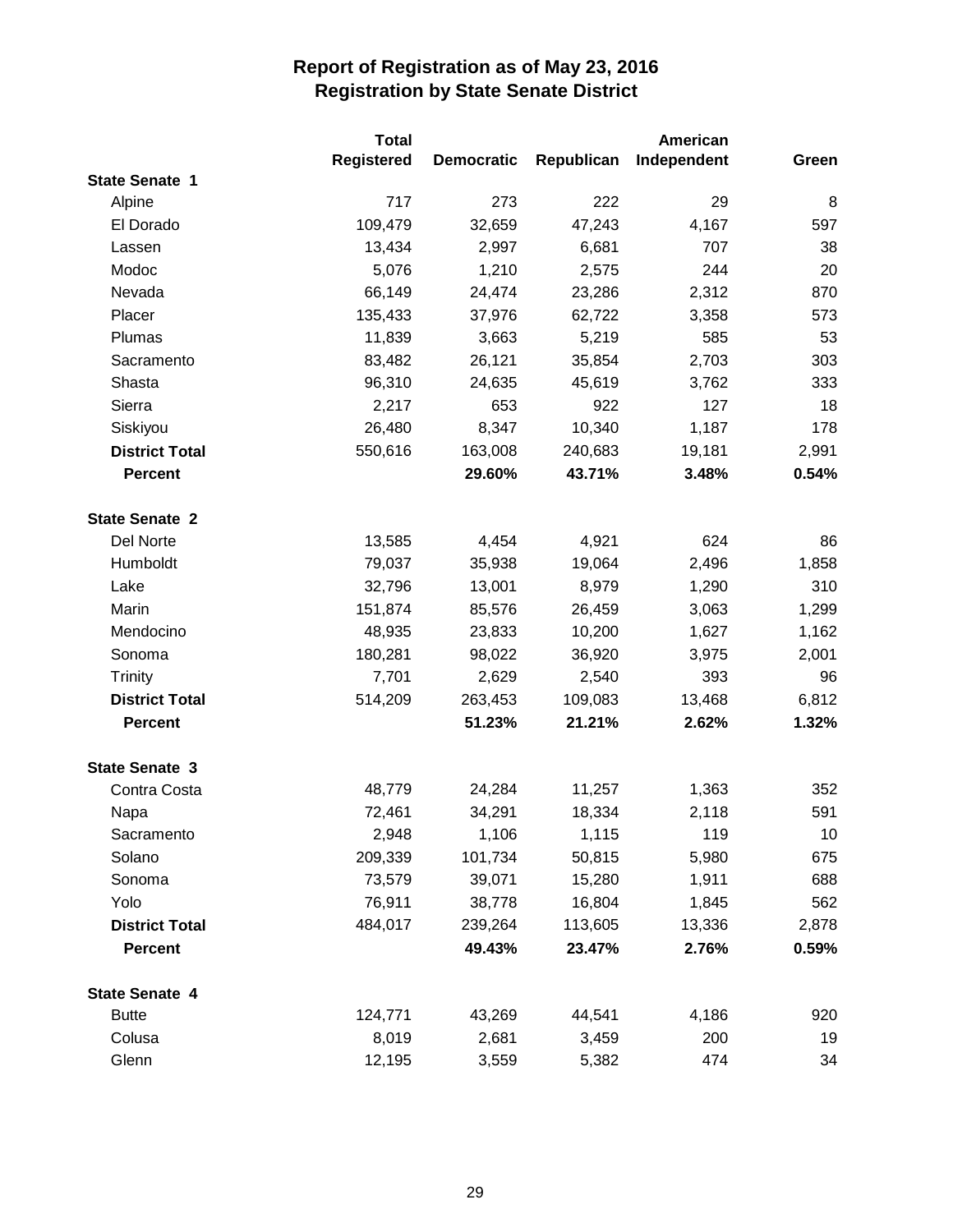|                       |             | Peace and |       | <b>No Party</b>         |  |
|-----------------------|-------------|-----------|-------|-------------------------|--|
|                       | Libertarian | Freedom   |       | <b>Other Preference</b> |  |
| <b>State Senate 1</b> |             |           |       |                         |  |
| Alpine                | 5           | 1         | 3     | 176                     |  |
| El Dorado             | 1,222       | 280       | 919   | 22,392                  |  |
| Lassen                | 102         | 39        | 81    | 2,789                   |  |
| Modoc                 | 42          | 11        | 8     | 966                     |  |
| Nevada                | 714         | 187       | 93    | 14,213                  |  |
| Placer                | 1,896       | 261       | 527   | 28,120                  |  |
| Plumas                | 119         | 35        | 1     | 2,164                   |  |
| Sacramento            | 770         | 182       | 159   | 17,390                  |  |
| Shasta                | 913         | 317       | 311   | 20,420                  |  |
| Sierra                | 29          | 3         | 42    | 423                     |  |
| Siskiyou              | 286         | 106       | 46    | 5,990                   |  |
| <b>District Total</b> | 6,098       | 1,422     | 2,190 | 115,043                 |  |
| <b>Percent</b>        | 1.11%       | 0.26%     | 0.40% | 20.89%                  |  |
| <b>State Senate 2</b> |             |           |       |                         |  |
| Del Norte             | 126         | 68        | 150   | 3,156                   |  |
| Humboldt              | 736         | 328       | 182   | 18,435                  |  |
| Lake                  | 333         | 169       | 45    | 8,669                   |  |
| Marin                 | 797         | 239       | 505   | 33,936                  |  |
| Mendocino             | 423         | 242       | 181   | 11,267                  |  |
| Sonoma                | 1,299       | 475       | 654   | 36,935                  |  |
| Trinity               | 85          | 29        | 106   | 1,823                   |  |
| <b>District Total</b> | 3,799       | 1,550     | 1,823 | 114,221                 |  |
| <b>Percent</b>        | 0.74%       | 0.30%     | 0.35% | 22.21%                  |  |
| <b>State Senate 3</b> |             |           |       |                         |  |
| Contra Costa          | 381         | 100       | 143   | 10,899                  |  |
| Napa                  | 505         | 186       | 425   | 16,011                  |  |
| Sacramento            | 15          | 10        | 9     | 564                     |  |
| Solano                | 1,276       | 576       | 966   | 47,317                  |  |
| Sonoma                | 483         | 152       | 307   | 15,687                  |  |
| Yolo                  | 523         | 205       | 321   | 17,873                  |  |
| <b>District Total</b> | 3,183       | 1,229     | 2,171 | 108,351                 |  |
| Percent               | 0.66%       | 0.25%     | 0.45% | 22.39%                  |  |
| <b>State Senate 4</b> |             |           |       |                         |  |
| <b>Butte</b>          | 1,184       | 493       | 1,510 | 28,668                  |  |
| Colusa                | 45          | 16        | 3     | 1,596                   |  |
| Glenn                 | 94          | 44        | 20    | 2,588                   |  |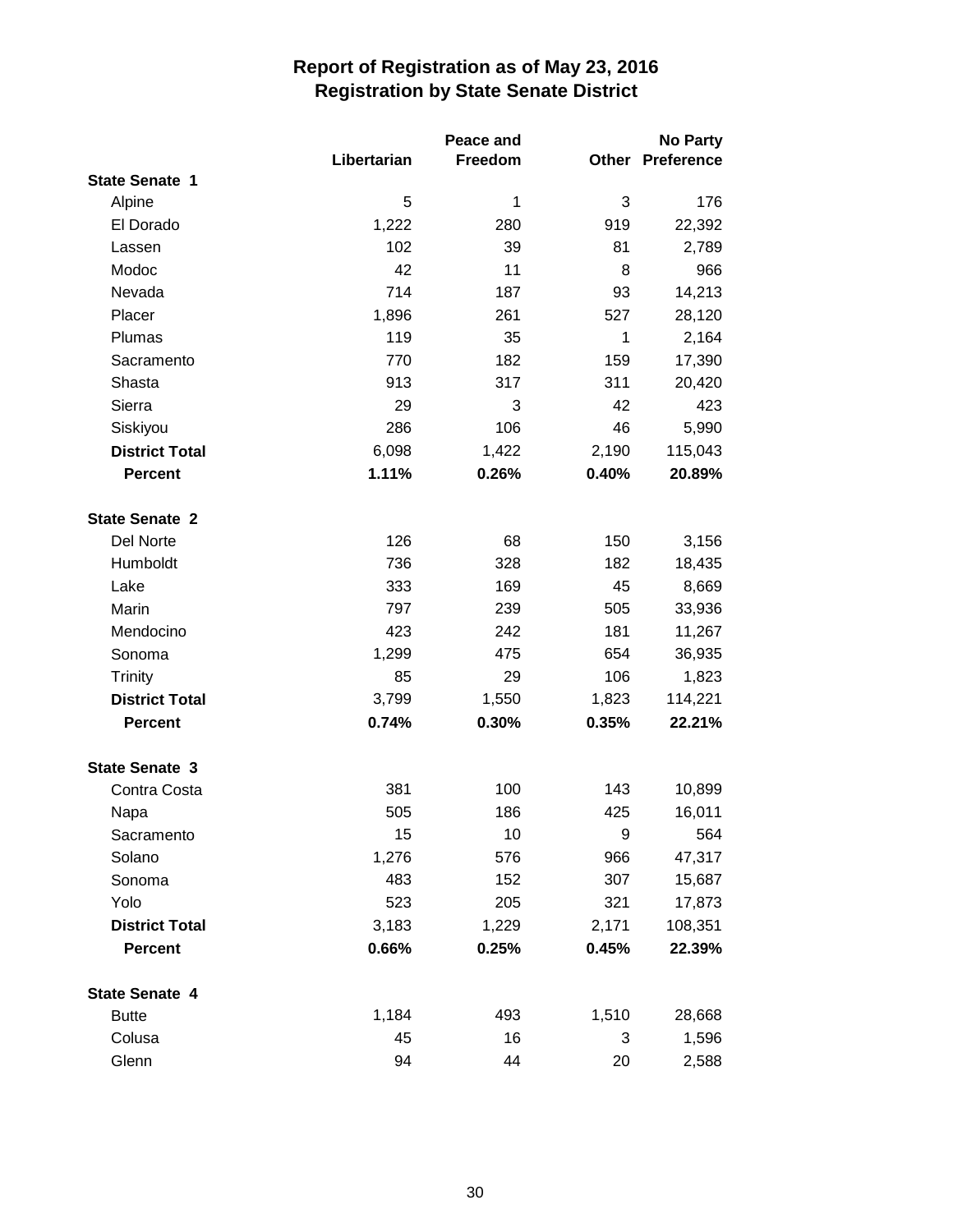|                       | <b>Total</b>      |                   |            | <b>American</b> |       |
|-----------------------|-------------------|-------------------|------------|-----------------|-------|
|                       | <b>Registered</b> | <b>Democratic</b> | Republican | Independent     | Green |
| Placer                | 75,480            | 22,343            | 33,655     | 1,799           | 195   |
| Sacramento            | 153,357           | 58,238            | 54,580     | 5,224           | 656   |
| Sutter                | 42,351            | 13,556            | 18,108     | 1,401           | 106   |
| Tehama                | 30,724            | 8,566             | 13,682     | 1,512           | 105   |
| Yuba                  | 31,004            | 8,984             | 11,449     | 1,561           | 116   |
| <b>District Total</b> | 477,901           | 161,196           | 184,856    | 16,357          | 2,151 |
| <b>Percent</b>        |                   | 33.73%            | 38.68%     | 3.42%           | 0.45% |
| <b>State Senate 5</b> |                   |                   |            |                 |       |
| Sacramento            | 12,231            | 4,273             | 4,905      | 446             | 37    |
| San Joaquin           | 309,865           | 133,259           | 103,494    | 7,463           | 759   |
| <b>Stanislaus</b>     | 105,632           | 40,670            | 41,617     | 3,097           | 226   |
| <b>District Total</b> | 427,728           | 178,202           | 150,016    | 11,006          | 1,022 |
| <b>Percent</b>        |                   | 41.66%            | 35.07%     | 2.57%           | 0.24% |
| <b>State Senate 6</b> |                   |                   |            |                 |       |
| Sacramento            | 439,364           | 219,124           | 102,924    | 11,809          | 2,036 |
| Yolo                  | 23,252            | 10,456            | 5,578      | 811             | 107   |
| <b>District Total</b> | 462,616           | 229,580           | 108,502    | 12,620          | 2,143 |
| <b>Percent</b>        |                   | 49.63%            | 23.45%     | 2.73%           | 0.46% |
| <b>State Senate 7</b> |                   |                   |            |                 |       |
| Alameda               | 118,880           | 47,239            | 35,783     | 3,308           | 334   |
| Contra Costa          | 390,440           | 180,781           | 105,747    | 10,534          | 1,230 |
| <b>District Total</b> | 509,320           | 228,020           | 141,530    | 13,842          | 1,564 |
| <b>Percent</b>        |                   | 44.77%            | 27.79%     | 2.72%           | 0.31% |
| <b>State Senate 8</b> |                   |                   |            |                 |       |
| Amador                | 21,266            | 6,625             | 9,735      | 880             | 113   |
| Calaveras             | 27,532            | 8,308             | 11,889     | 1,217           | 167   |
| Fresno                | 275,577           | 96,796            | 113,199    | 7,822           | 851   |
| Inyo                  | 9,697             | 3,050             | 4,075      | 402             | 51    |
| Madera                | 16,087            | 4,067             | 8,313      | 599             | 67    |
| Mariposa              | 10,519            | 3,137             | 4,711      | 440             | 77    |
| Mono                  | 5,883             | 2,063             | 1,974      | 243             | 36    |
| Sacramento            | 24,593            | 8,130             | 10,241     | 770             | 69    |
| Stanislaus            | 64,331            | 20,850            | 28,685     | 1,990           | 156   |
| Tulare                | 2,355             | 733               | 1,095      | 77              | 11    |
| Tuolumne              | 29,472            | 9,439             | 12,743     | 1,185           | 158   |
| <b>District Total</b> | 487,312           | 163,198           | 206,660    | 15,625          | 1,756 |
| <b>Percent</b>        |                   | 33.49%            | 42.41%     | 3.21%           | 0.36% |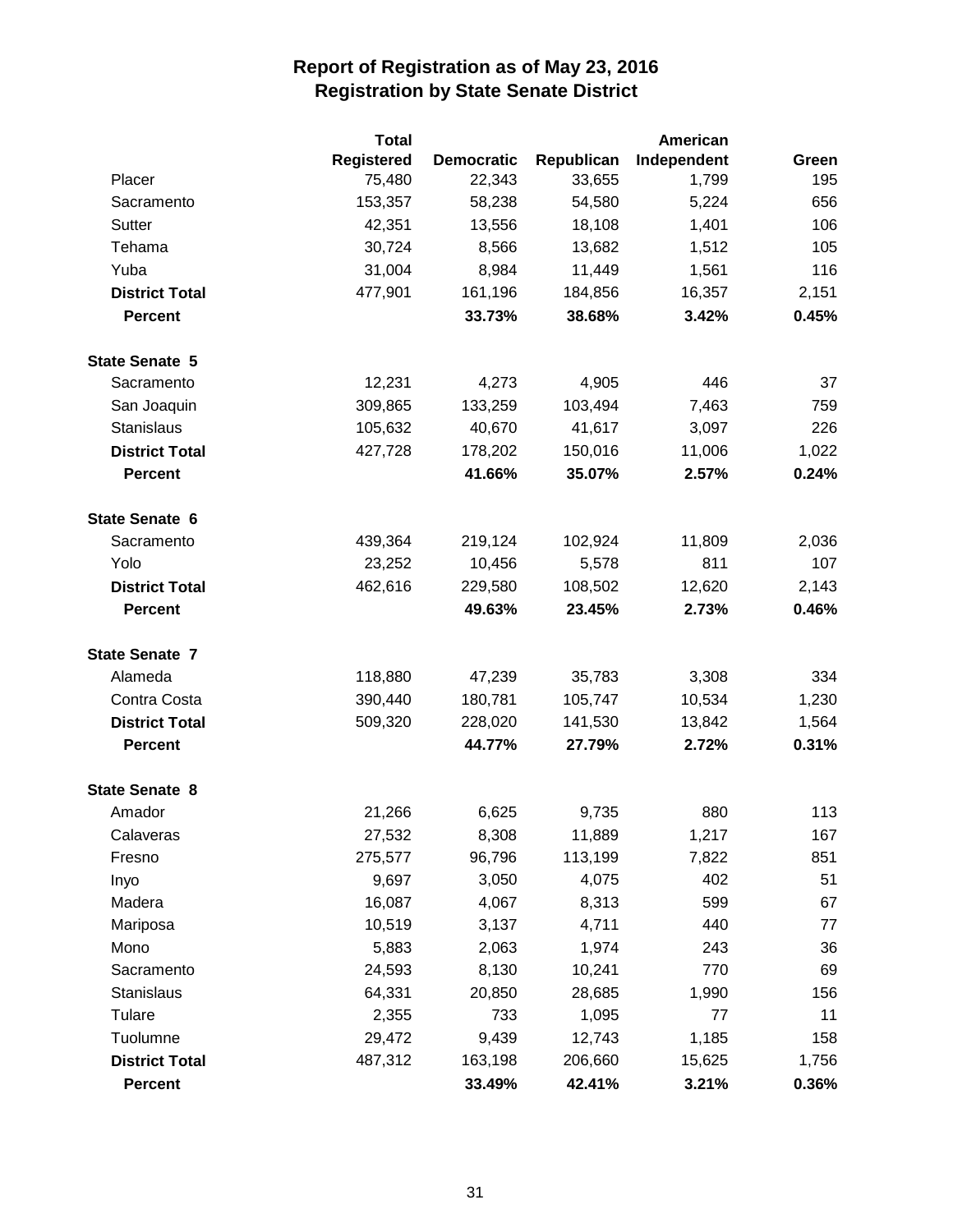|                       |             | Peace and |       | <b>No Party</b>   |
|-----------------------|-------------|-----------|-------|-------------------|
|                       | Libertarian | Freedom   | Other | <b>Preference</b> |
| Placer                | 961         | 169       | 244   | 16,114            |
| Sacramento            | 1,368       | 1,003     | 354   | 31,934            |
| Sutter                | 299         | 151       | 793   | 7,937             |
| Tehama                | 285         | 96        | 90    | 6,388             |
| Yuba                  | 289         | 165       | 81    | 8,359             |
| <b>District Total</b> | 4,525       | 2,137     | 3,095 | 103,584           |
| <b>Percent</b>        | 0.95%       | 0.45%     | 0.65% | 21.67%            |
| <b>State Senate 5</b> |             |           |       |                   |
| Sacramento            | 81          | 66        | 22    | 2,401             |
| San Joaquin           | 1,691       | 991       | 1,114 | 61,094            |
| <b>Stanislaus</b>     | 644         | 312       | 1,183 | 17,883            |
| <b>District Total</b> | 2,416       | 1,369     | 2,319 | 81,378            |
| <b>Percent</b>        | 0.56%       | 0.32%     | 0.54% | 19.03%            |
| <b>State Senate 6</b> |             |           |       |                   |
| Sacramento            | 2,750       | 3,727     | 785   | 96,209            |
| Yolo                  | 152         | 174       | 143   | 5,831             |
| <b>District Total</b> | 2,902       | 3,901     | 928   | 102,040           |
| <b>Percent</b>        | 0.63%       | 0.84%     | 0.20% | 22.06%            |
| <b>State Senate 7</b> |             |           |       |                   |
| Alameda               | 810         | 153       | 922   | 30,331            |
| Contra Costa          | 2,325       | 649       | 693   | 88,481            |
| <b>District Total</b> | 3,135       | 802       | 1,615 | 118,812           |
| <b>Percent</b>        | 0.62%       | 0.16%     | 0.32% | 23.33%            |
| <b>State Senate 8</b> |             |           |       |                   |
| Amador                | 229         | 62        | 42    | 3,580             |
| Calaveras             | 361         | 97        | 220   | 5,273             |
| Fresno                | 1,693       | 703       | 3,076 | 51,437            |
| Inyo                  | 93          | 24        | 51    | 1,951             |
| Madera                | 140         | 25        | 77    | 2,799             |
| Mariposa              | 99          | 27        | 171   | 1,857             |
| Mono                  | 45          | 24        | 5     | 1,493             |
| Sacramento            | 223         | 104       | 37    | 5,019             |
| Stanislaus            | 442         | 171       | 689   | 11,348            |
| Tulare                | 17          | 11        | 13    | 398               |
| Tuolumne              | 257         | 86        | 52    | 5,552             |
| <b>District Total</b> | 3,599       | 1,334     | 4,433 | 90,707            |
| Percent               | 0.74%       | 0.27%     | 0.91% | 18.61%            |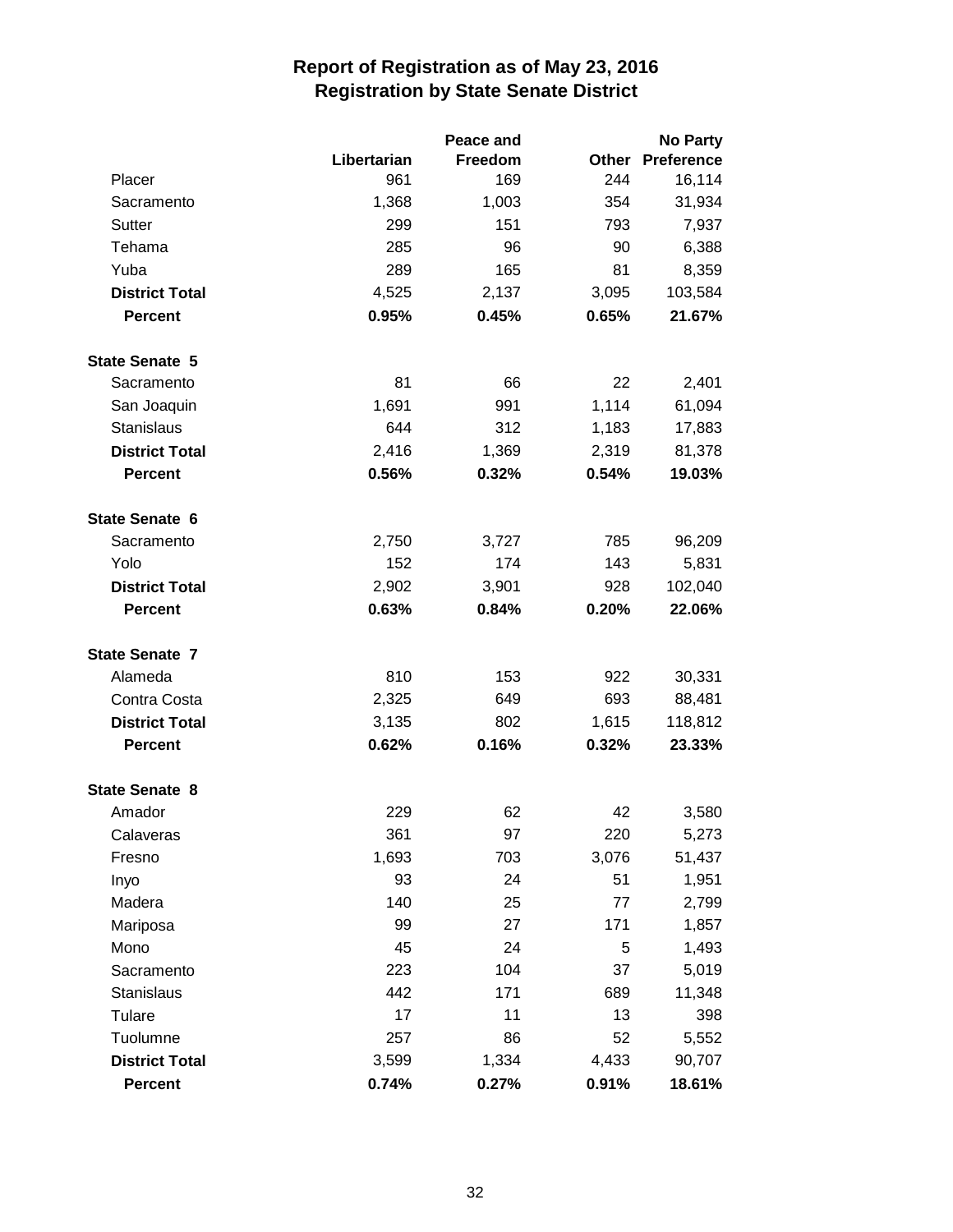|                        | <b>Total</b>      |                   |            | <b>American</b> |       |
|------------------------|-------------------|-------------------|------------|-----------------|-------|
|                        | <b>Registered</b> | <b>Democratic</b> | Republican | Independent     | Green |
| <b>State Senate 9</b>  |                   |                   |            |                 |       |
| Alameda                | 422,191           | 277,516           | 27,529     | 6,604           | 4,910 |
| Contra Costa           | 117,351           | 75,951            | 10,964     | 2,052           | 836   |
| <b>District Total</b>  | 539,542           | 353,467           | 38,493     | 8,656           | 5,746 |
| <b>Percent</b>         |                   | 65.51%            | 7.13%      | 1.60%           | 1.06% |
| <b>State Senate 10</b> |                   |                   |            |                 |       |
| Alameda                | 292,732           | 155,720           | 43,363     | 5,930           | 1,194 |
| Santa Clara            | 123,414           | 57,424            | 23,031     | 2,470           | 410   |
| <b>District Total</b>  | 416,146           | 213,144           | 66,394     | 8,400           | 1,604 |
| <b>Percent</b>         |                   | 51.22%            | 15.95%     | 2.02%           | 0.39% |
| <b>State Senate 11</b> |                   |                   |            |                 |       |
| San Francisco          | 462,927           | 267,876           | 37,097     | 7,724           | 4,565 |
| San Mateo              | 52,047            | 28,893            | 6,094      | 864             | 196   |
| <b>District Total</b>  | 514,974           | 296,769           | 43,191     | 8,588           | 4,761 |
| <b>Percent</b>         |                   | 57.63%            | 8.39%      | 1.67%           | 0.92% |
| <b>State Senate 12</b> |                   |                   |            |                 |       |
| Fresno                 | 42,594            | 16,274            | 15,982     | 1,202           | 87    |
| Madera                 | 37,930            | 13,830            | 14,360     | 1,039           | 76    |
| Merced                 | 92,296            | 41,476            | 28,635     | 2,713           | 320   |
| Monterey               | 74,544            | 42,242            | 13,514     | 1,305           | 200   |
| San Benito             | 25,645            | 12,153            | 7,525      | 721             | 106   |
| Stanislaus             | 49,501            | 21,648            | 16,791     | 1,257           | 117   |
| <b>District Total</b>  | 322,510           | 147,623           | 96,807     | 8,237           | 906   |
| <b>Percent</b>         |                   | 45.77%            | 30.02%     | 2.55%           | 0.28% |
| <b>State Senate 13</b> |                   |                   |            |                 |       |
| San Mateo              | 315,108           | 162,233           | 60,270     | 6,672           | 1,641 |
| Santa Clara            | 154,709           | 76,154            | 28,225     | 2,281           | 669   |
| <b>District Total</b>  | 469,817           | 238,387           | 88,495     | 8,953           | 2,310 |
| <b>Percent</b>         |                   | 50.74%            | 18.84%     | 1.91%           | 0.49% |
| <b>State Senate 14</b> |                   |                   |            |                 |       |
| Fresno                 | 96,805            | 49,969            | 24,404     | 1,831           | 245   |
| Kern                   | 77,217            | 45,480            | 14,171     | 1,526           | 105   |
| Kings                  | 48,504            | 16,834            | 21,737     | 1,204           | 80    |
| Tulare                 | 53,131            | 19,150            | 20,754     | 1,493           | 100   |
| <b>District Total</b>  | 275,657           | 131,433           | 81,066     | 6,054           | 530   |
| <b>Percent</b>         |                   | 47.68%            | 29.41%     | 2.20%           | 0.19% |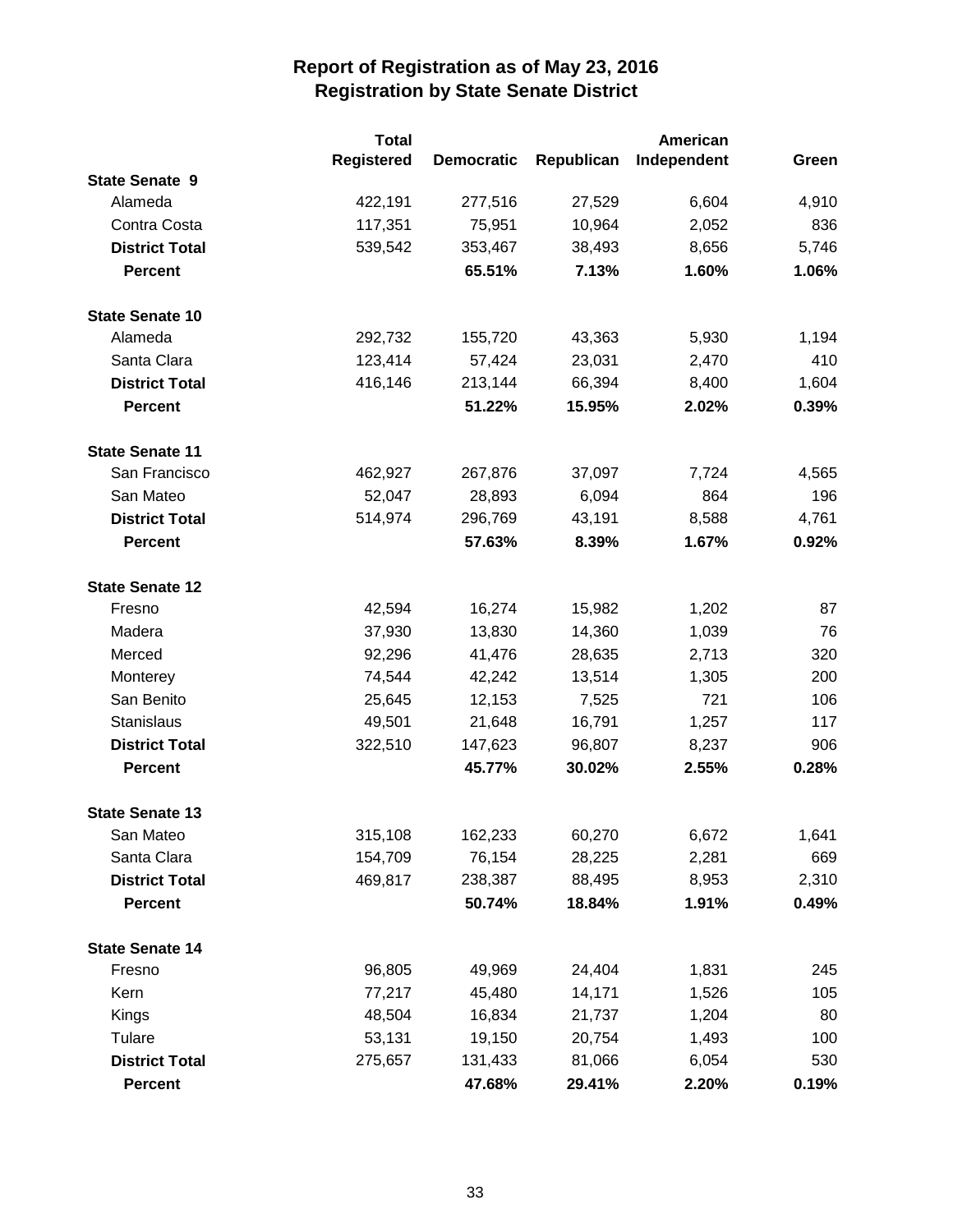|                        |             | Peace and |              | <b>No Party</b>   |
|------------------------|-------------|-----------|--------------|-------------------|
|                        | Libertarian | Freedom   | <b>Other</b> | <b>Preference</b> |
| <b>State Senate 9</b>  |             |           |              |                   |
| Alameda                | 1,740       | 1,454     | 3,170        | 99,268            |
| Contra Costa           | 466         | 426       | 248          | 26,408            |
| <b>District Total</b>  | 2,206       | 1,880     | 3,418        | 125,676           |
| <b>Percent</b>         | 0.41%       | 0.35%     | 0.63%        | 23.29%            |
| <b>State Senate 10</b> |             |           |              |                   |
| Alameda                | 1,381       | 837       | 2,216        | 82,091            |
| Santa Clara            | 710         | 301       | 213          | 38,855            |
| <b>District Total</b>  | 2,091       | 1,138     | 2,429        | 120,946           |
| <b>Percent</b>         | 0.50%       | 0.27%     | 0.58%        | 29.06%            |
| <b>State Senate 11</b> |             |           |              |                   |
| San Francisco          | 2,602       | 1,303     | 1,086        | 140,674           |
| San Mateo              | 181         | 163       | 115          | 15,541            |
| <b>District Total</b>  | 2,783       | 1,466     | 1,201        | 156,215           |
| <b>Percent</b>         | 0.54%       | 0.28%     | 0.23%        | 30.33%            |
| <b>State Senate 12</b> |             |           |              |                   |
| Fresno                 | 209         | 114       | 428          | 8,298             |
| Madera                 | 188         | 137       | 132          | 8,168             |
| Merced                 | 530         | 273       | 80           | 18,269            |
| Monterey               | 290         | 277       | 87           | 16,629            |
| San Benito             | 149         | 63        | 33           | 4,895             |
| <b>Stanislaus</b>      | 241         | 187       | 531          | 8,729             |
| <b>District Total</b>  | 1,607       | 1,051     | 1,291        | 64,988            |
| <b>Percent</b>         | 0.50%       | 0.33%     | 0.40%        | 20.15%            |
| <b>State Senate 13</b> |             |           |              |                   |
| San Mateo              | 1,681       | 619       | 703          | 81,289            |
| Santa Clara            | 938         | 182       | 240          | 46,020            |
| <b>District Total</b>  | 2,619       | 801       | 943          | 127,309           |
| <b>Percent</b>         | 0.56%       | 0.17%     | 0.20%        | 27.10%            |
| <b>State Senate 14</b> |             |           |              |                   |
| Fresno                 | 364         | 352       | 863          | 18,777            |
| Kern                   | 263         | 328       | 74           | 15,270            |
| <b>Kings</b>           | 290         | 111       | 131          | 8,117             |
| Tulare                 | 285         | 188       | 70           | 11,091            |
| <b>District Total</b>  | 1,202       | 979       | 1,138        | 53,255            |
| Percent                | 0.44%       | 0.36%     | 0.41%        | 19.32%            |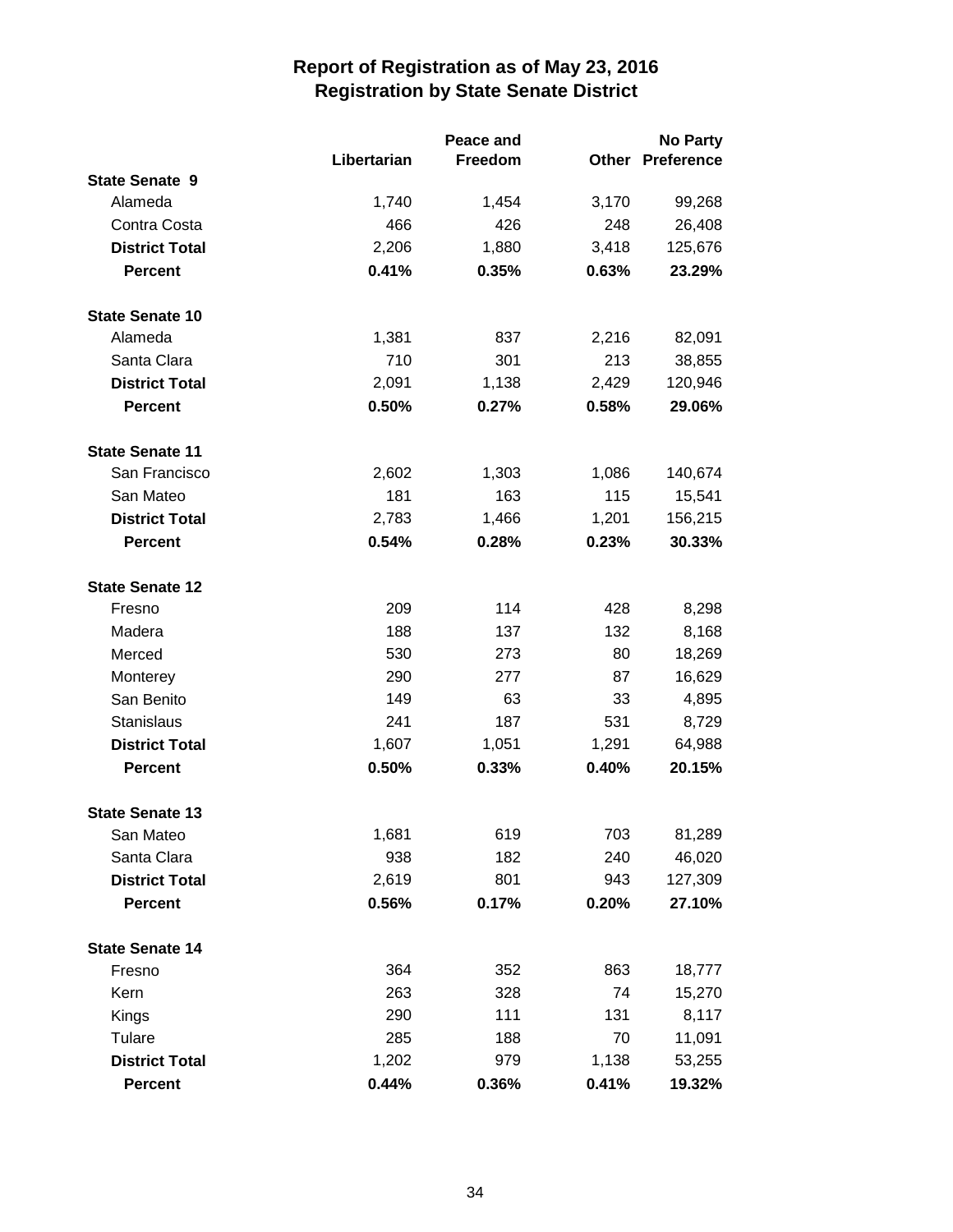|                        | <b>Total</b>      |                   |            |             |       |
|------------------------|-------------------|-------------------|------------|-------------|-------|
|                        | <b>Registered</b> | <b>Democratic</b> | Republican | Independent | Green |
| <b>State Senate 15</b> |                   |                   |            |             |       |
| Santa Clara            | 415,994           | 193,599           | 90,792     | 8,477       | 1,521 |
| <b>District Total</b>  | 415,994           | 193,599           | 90,792     | 8,477       | 1,521 |
| <b>Percent</b>         |                   | 46.54%            | 21.83%     | 2.04%       | 0.37% |
| <b>State Senate 16</b> |                   |                   |            |             |       |
| Kern                   | 263,386           | 76,780            | 118,467    | 9,612       | 568   |
| San Bernardino         | 50,982            | 15,214            | 20,044     | 2,630       | 215   |
| Tulare                 | 86,940            | 25,612            | 41,087     | 2,987       | 246   |
| <b>District Total</b>  | 401,308           | 117,606           | 179,598    | 15,229      | 1,029 |
| <b>Percent</b>         |                   | 29.31%            | 44.75%     | 3.79%       | 0.26% |
| <b>State Senate 17</b> |                   |                   |            |             |       |
| Monterey               | 100,130           | 45,784            | 27,369     | 2,768       | 707   |
| San Luis Obispo        | 155,801           | 54,851            | 60,772     | 4,432       | 914   |
| Santa Clara            | 93,946            | 42,984            | 24,551     | 2,484       | 332   |
| Santa Cruz             | 145,809           | 83,514            | 23,471     | 3,030       | 1,539 |
| <b>District Total</b>  | 495,686           | 227,133           | 136,163    | 12,714      | 3,492 |
| <b>Percent</b>         |                   | 45.82%            | 27.47%     | 2.56%       | 0.70% |
| <b>State Senate 18</b> |                   |                   |            |             |       |
| Los Angeles            | 440,304           | 234,077           | 69,766     | 9,700       | 1,922 |
| <b>District Total</b>  | 440,304           | 234,077           | 69,766     | 9,700       | 1,922 |
| <b>Percent</b>         |                   | 53.16%            | 15.84%     | 2.20%       | 0.44% |
| <b>State Senate 19</b> |                   |                   |            |             |       |
| Santa Barbara          | 201,865           | 86,180            | 58,577     | 5,076       | 988   |
| Ventura                | 234,853           | 111,803           | 64,798     | 5,302       | 1,021 |
| <b>District Total</b>  | 436,718           | 197,983           | 123,375    | 10,378      | 2,009 |
| <b>Percent</b>         |                   | 45.33%            | 28.25%     | 2.38%       | 0.46% |
| <b>State Senate 20</b> |                   |                   |            |             |       |
| Los Angeles            | 59,668            | 30,256            | 10,259     | 1,322       | 193   |
| San Bernardino         | 260,979           | 124,546           | 62,578     | 6,939       | 624   |
| <b>District Total</b>  | 320,647           | 154,802           | 72,837     | 8,261       | 817   |
| <b>Percent</b>         |                   | 48.28%            | 22.72%     | 2.58%       | 0.25% |
| <b>State Senate 21</b> |                   |                   |            |             |       |
| Los Angeles            | 304,795           | 119,854           | 108,613    | 9,455       | 766   |
| San Bernardino         | 127,748           | 45,869            | 45,225     | 6,264       | 270   |
| <b>District Total</b>  | 432,543           | 165,723           | 153,838    | 15,719      | 1,036 |
| <b>Percent</b>         |                   | 38.31%            | 35.57%     | 3.63%       | 0.24% |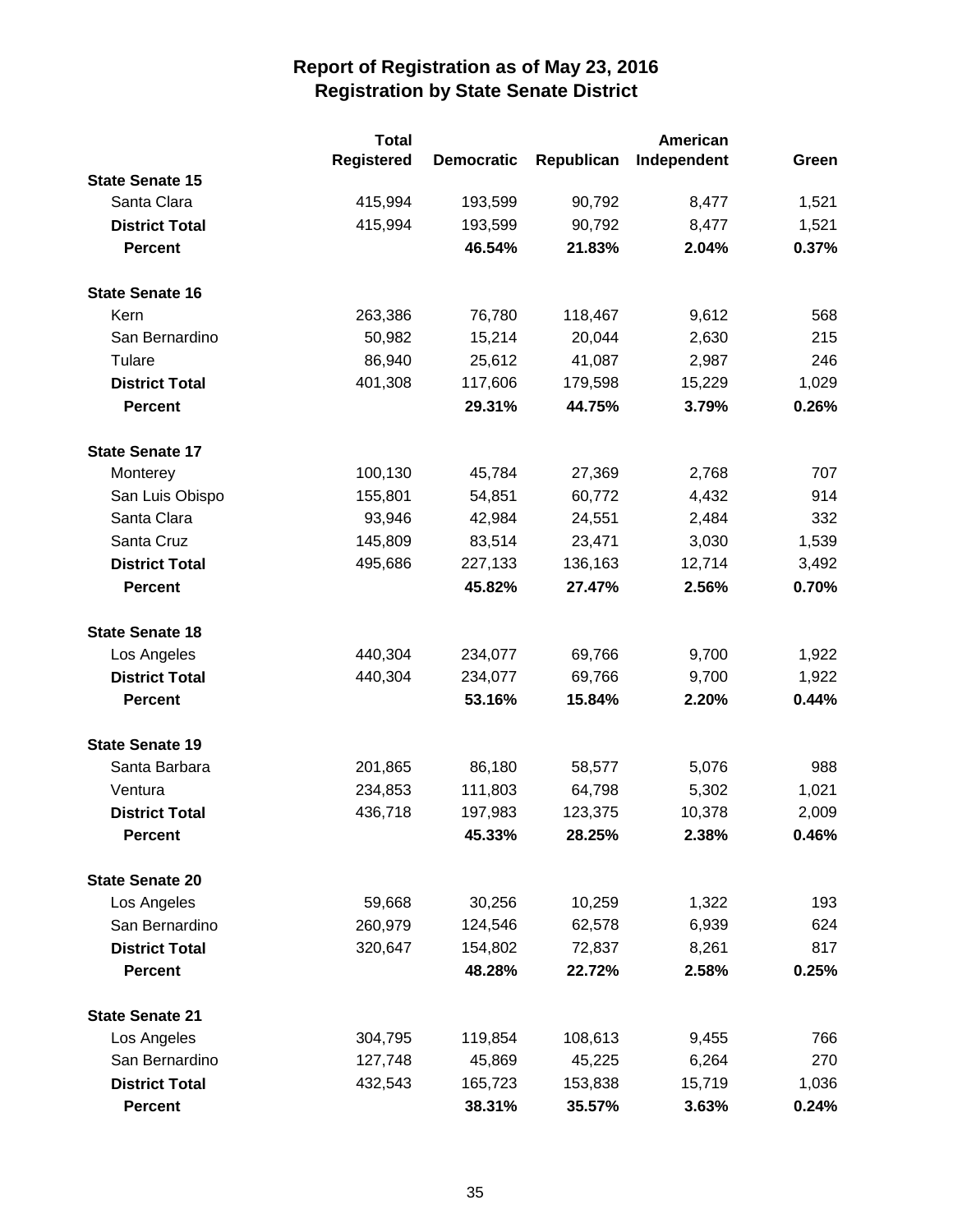|                        |             | Peace and |              | <b>No Party</b>   |  |
|------------------------|-------------|-----------|--------------|-------------------|--|
|                        | Libertarian | Freedom   | <b>Other</b> | <b>Preference</b> |  |
| <b>State Senate 15</b> |             |           |              |                   |  |
| Santa Clara            | 2,366       | 1,063     | 643          | 117,533           |  |
| <b>District Total</b>  | 2,366       | 1,063     | 643          | 117,533           |  |
| <b>Percent</b>         | 0.57%       | 0.26%     | 0.15%        | 28.25%            |  |
| <b>State Senate 16</b> |             |           |              |                   |  |
| Kern                   | 2,011       | 763       | 283          | 54,902            |  |
| San Bernardino         | 446         | 202       | 262          | 11,969            |  |
| Tulare                 | 574         | 215       | 102          | 16,117            |  |
| <b>District Total</b>  | 3,031       | 1,180     | 647          | 82,988            |  |
| <b>Percent</b>         | 0.76%       | 0.29%     | 0.16%        | 20.68%            |  |
| <b>State Senate 17</b> |             |           |              |                   |  |
| Monterey               | 676         | 261       | 131          | 22,434            |  |
| San Luis Obispo        | 1,252       | 330       | 1,707        | 31,543            |  |
| Santa Clara            | 621         | 259       | 140          | 22,575            |  |
| Santa Cruz             | 1,140       | 403       | 782          | 31,930            |  |
| <b>District Total</b>  | 3,689       | 1,253     | 2,760        | 108,482           |  |
| <b>Percent</b>         | 0.74%       | 0.25%     | 0.56%        | 21.89%            |  |
| <b>State Senate 18</b> |             |           |              |                   |  |
| Los Angeles            | 2,639       | 2,286     | 4,442        | 115,472           |  |
| <b>District Total</b>  | 2,639       | 2,286     | 4,442        | 115,472           |  |
| <b>Percent</b>         | 0.60%       | 0.52%     | 1.01%        | 26.23%            |  |
| <b>State Senate 19</b> |             |           |              |                   |  |
| Santa Barbara          | 1,342       | 469       | 1,463        | 47,770            |  |
| Ventura                | 1,451       | 673       | 2,762        | 47,043            |  |
| <b>District Total</b>  | 2,793       | 1,142     | 4,225        | 94,813            |  |
| <b>Percent</b>         | 0.64%       | 0.26%     | $0.97\%$     | 21.71%            |  |
| <b>State Senate 20</b> |             |           |              |                   |  |
| Los Angeles            | 312         | 1,531     | 457          | 15,338            |  |
| San Bernardino         | 1,391       | 1,500     | 843          | 62,558            |  |
| <b>District Total</b>  | 1,703       | 3,031     | 1,300        | 77,896            |  |
| <b>Percent</b>         | 0.53%       | 0.95%     | 0.41%        | 24.29%            |  |
| <b>State Senate 21</b> |             |           |              |                   |  |
| Los Angeles            | 1,825       | 1,001     | 2,649        | 60,632            |  |
| San Bernardino         | 872         | 479       | 625          | 28,144            |  |
| <b>District Total</b>  | 2,697       | 1,480     | 3,274        | 88,776            |  |
| <b>Percent</b>         | 0.62%       | 0.34%     | 0.76%        | 20.52%            |  |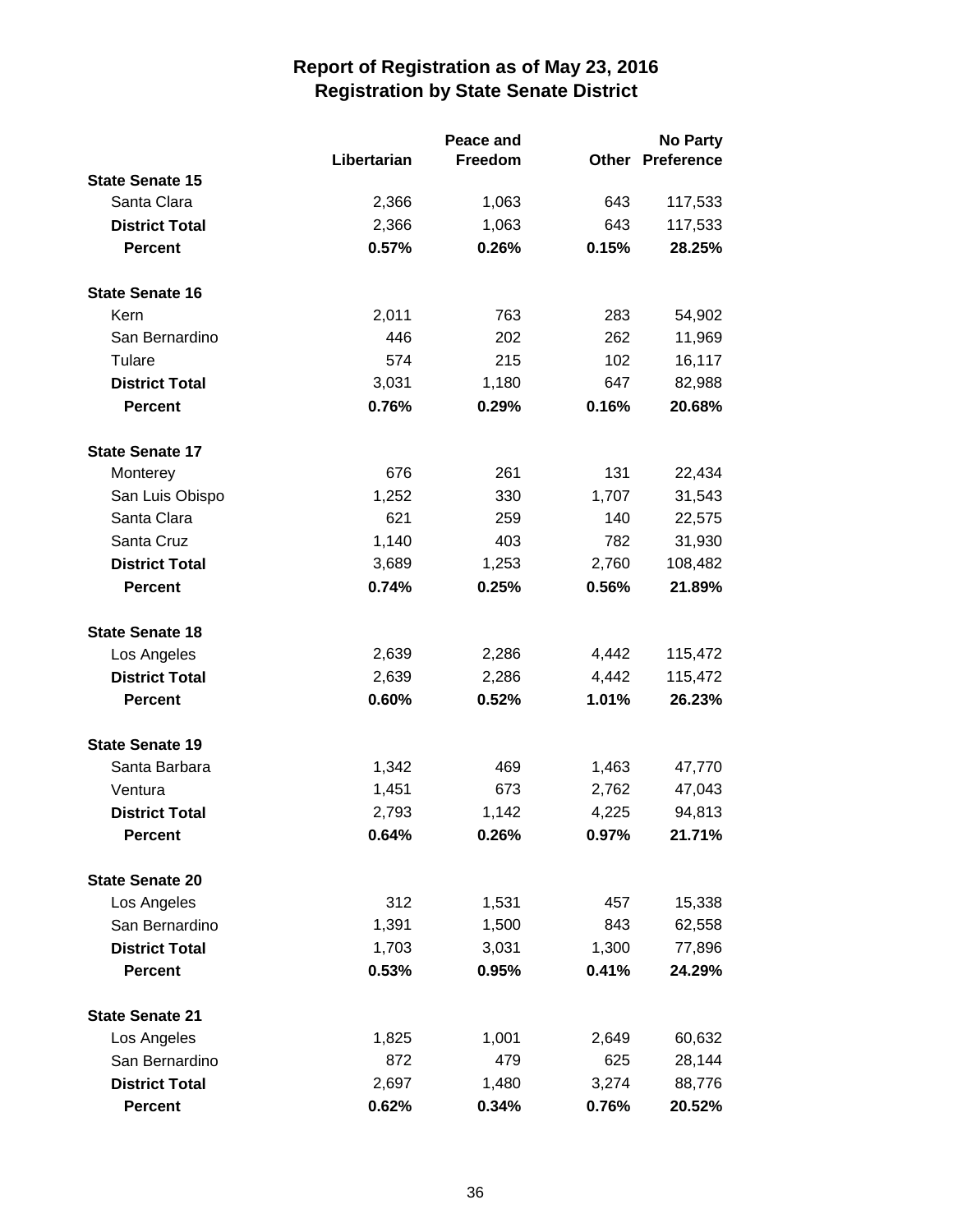|                        | <b>Total</b>      |                   |            | American    |       |
|------------------------|-------------------|-------------------|------------|-------------|-------|
|                        | <b>Registered</b> | <b>Democratic</b> | Republican | Independent | Green |
| <b>State Senate 22</b> |                   |                   |            |             |       |
| Los Angeles            | 385,476           | 182,091           | 77,633     | 7,885       | 1,130 |
| <b>District Total</b>  | 385,476           | 182,091           | 77,633     | 7,885       | 1,130 |
| <b>Percent</b>         |                   | 47.24%            | 20.14%     | 2.05%       | 0.29% |
| <b>State Senate 23</b> |                   |                   |            |             |       |
| Los Angeles            | 27                | 4                 | 14         | 3           | 0     |
| Riverside              | 142,831           | 48,051            | 57,955     | 5,521       | 316   |
| San Bernardino         | 273,063           | 93,836            | 108,184    | 9,610       | 879   |
| <b>District Total</b>  | 415,921           | 141,891           | 166,153    | 15,134      | 1,195 |
| <b>Percent</b>         |                   | 34.11%            | 39.95%     | 3.64%       | 0.29% |
| <b>State Senate 24</b> |                   |                   |            |             |       |
| Los Angeles            | 385,474           | 229,278           | 37,506     | 6,503       | 1,955 |
| <b>District Total</b>  | 385,474           | 229,278           | 37,506     | 6,503       | 1,955 |
| <b>Percent</b>         |                   | 59.48%            | 9.73%      | 1.69%       | 0.51% |
| <b>State Senate 25</b> |                   |                   |            |             |       |
| Los Angeles            | 499,498           | 217,480           | 139,658    | 11,071      | 2,083 |
| San Bernardino         | 37,583            | 13,143            | 14,852     | 1,174       | 126   |
| <b>District Total</b>  | 537,081           | 230,623           | 154,510    | 12,245      | 2,209 |
| <b>Percent</b>         |                   | 42.94%            | 28.77%     | 2.28%       | 0.41% |
| <b>State Senate 26</b> |                   |                   |            |             |       |
| Los Angeles            | 603,912           | 288,593           | 136,909    | 13,223      | 2,819 |
| <b>District Total</b>  | 603,912           | 288,593           | 136,909    | 13,223      | 2,819 |
| <b>Percent</b>         |                   | 47.79%            | 22.67%     | 2.19%       | 0.47% |
| <b>State Senate 27</b> |                   |                   |            |             |       |
| Los Angeles            | 353,082           | 163,364           | 93,189     | 8,138       | 1,410 |
| Ventura                | 178,192           | 57,886            | 73,807     | 4,546       | 544   |
| <b>District Total</b>  | 531,274           | 221,250           | 166,996    | 12,684      | 1,954 |
| <b>Percent</b>         |                   | 41.65%            | 31.43%     | 2.39%       | 0.37% |
| <b>State Senate 28</b> |                   |                   |            |             |       |
| Riverside              | 396,926           | 137,376           | 162,482    | 12,474      | 860   |
| <b>District Total</b>  | 396,926           | 137,376           | 162,482    | 12,474      | 860   |
| <b>Percent</b>         |                   | 34.61%            | 40.94%     | 3.14%       | 0.22% |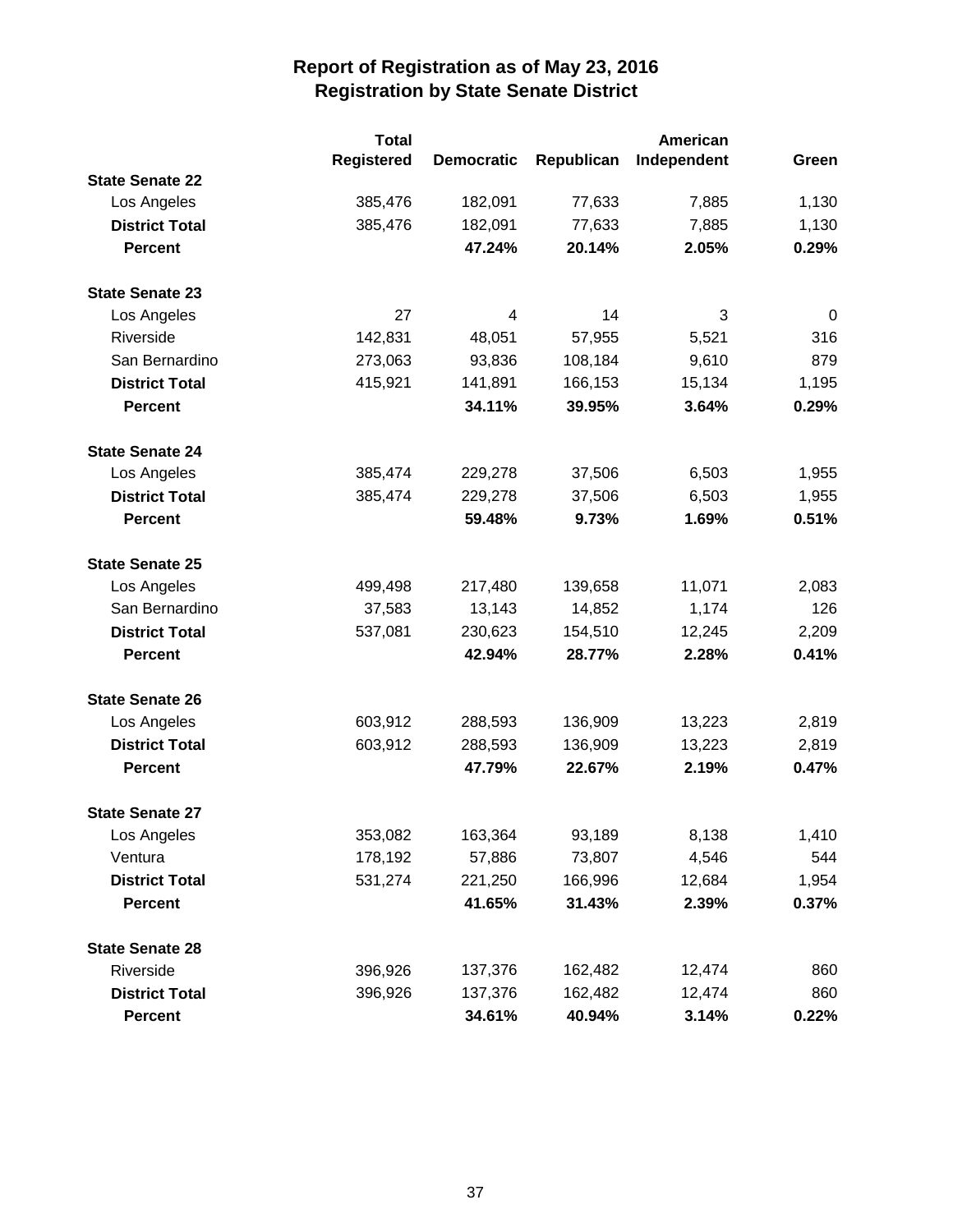|                        |             | Peace and |       | <b>No Party</b>   |  |
|------------------------|-------------|-----------|-------|-------------------|--|
|                        | Libertarian | Freedom   | Other | <b>Preference</b> |  |
| <b>State Senate 22</b> |             |           |       |                   |  |
| Los Angeles            | 1,723       | 3,386     | 2,569 | 109,059           |  |
| <b>District Total</b>  | 1,723       | 3,386     | 2,569 | 109,059           |  |
| <b>Percent</b>         | 0.45%       | 0.88%     | 0.67% | 28.29%            |  |
| <b>State Senate 23</b> |             |           |       |                   |  |
| Los Angeles            | $\Omega$    | 0         | 0     | 6                 |  |
| Riverside              | 931         | 428       | 1,054 | 28,575            |  |
| San Bernardino         | 1,857       | 931       | 1,012 | 56,754            |  |
| <b>District Total</b>  | 2,788       | 1,359     | 2,066 | 85,335            |  |
| <b>Percent</b>         | 0.67%       | 0.33%     | 0.50% | 20.52%            |  |
| <b>State Senate 24</b> |             |           |       |                   |  |
| Los Angeles            | 1,948       | 3,298     | 2,678 | 102,308           |  |
| <b>District Total</b>  | 1,948       | 3,298     | 2,678 | 102,308           |  |
| <b>Percent</b>         | 0.51%       | 0.86%     | 0.69% | 26.54%            |  |
| <b>State Senate 25</b> |             |           |       |                   |  |
| Los Angeles            | 3,069       | 2,169     | 4,450 | 119,518           |  |
| San Bernardino         | 244         | 128       | 117   | 7,799             |  |
| <b>District Total</b>  | 3,313       | 2,297     | 4,567 | 127,317           |  |
| <b>Percent</b>         | 0.62%       | 0.43%     | 0.85% | 23.71%            |  |
| <b>State Senate 26</b> |             |           |       |                   |  |
| Los Angeles            | 4,180       | 1,567     | 6,365 | 150,256           |  |
| <b>District Total</b>  | 4,180       | 1,567     | 6,365 | 150,256           |  |
| <b>Percent</b>         | 0.69%       | 0.26%     | 1.05% | 24.88%            |  |
| <b>State Senate 27</b> |             |           |       |                   |  |
| Los Angeles            | 2,103       | 1,192     | 3,322 | 80,364            |  |
| Ventura                | 1,329       | 276       | 2,304 | 37,500            |  |
| <b>District Total</b>  | 3,432       | 1,468     | 5,626 | 117,864           |  |
| <b>Percent</b>         | 0.65%       | 0.28%     | 1.06% | 22.19%            |  |
| <b>State Senate 28</b> |             |           |       |                   |  |
| Riverside              | 2,519       | 989       | 2,785 | 77,441            |  |
| <b>District Total</b>  | 2,519       | 989       | 2,785 | 77,441            |  |
| Percent                | 0.63%       | 0.25%     | 0.70% | 19.51%            |  |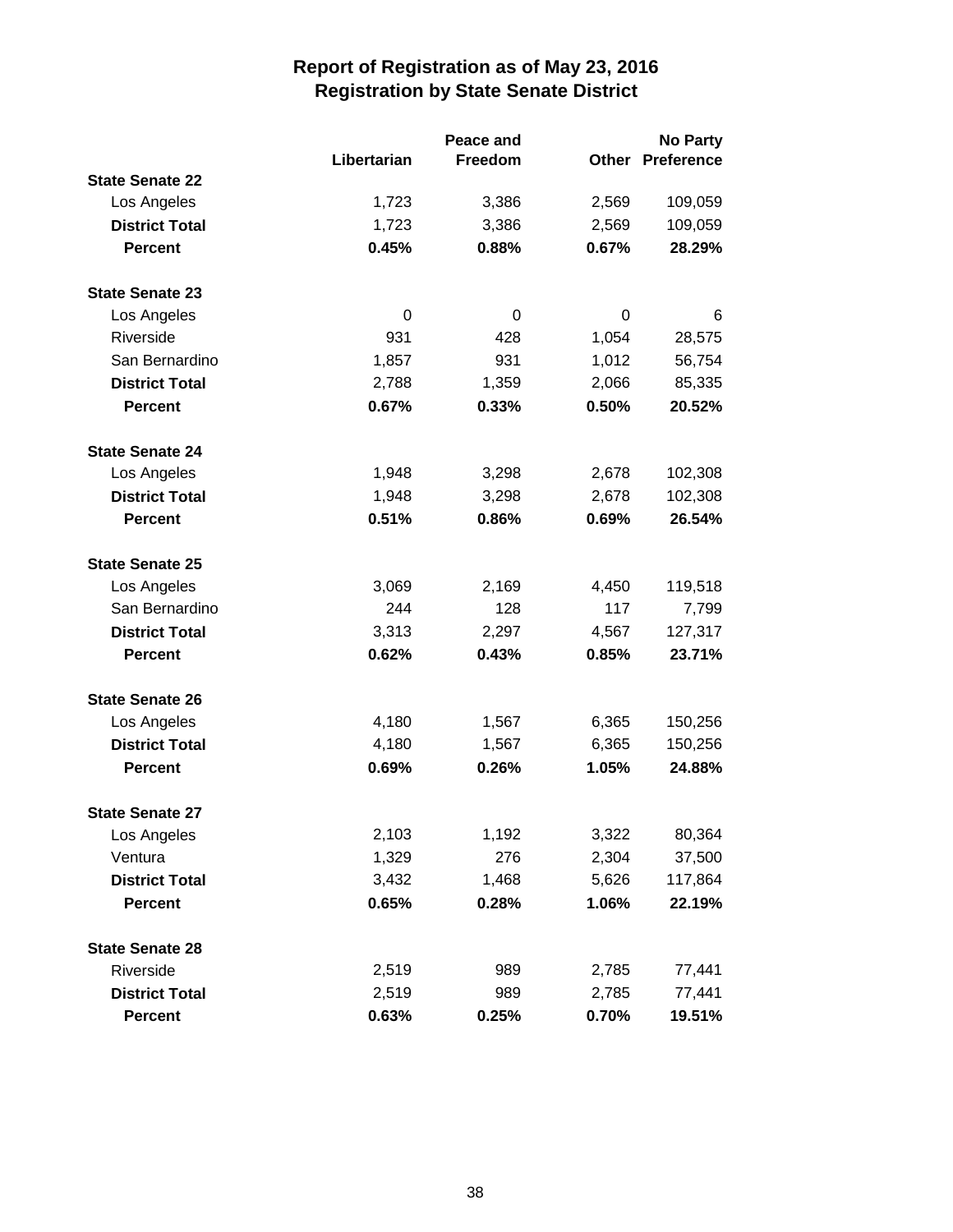|                        | <b>Total</b>      |                   |            | <b>American</b> |       |
|------------------------|-------------------|-------------------|------------|-----------------|-------|
|                        | <b>Registered</b> | <b>Democratic</b> | Republican | Independent     | Green |
| <b>State Senate 29</b> |                   |                   |            |                 |       |
| Los Angeles            | 79,515            | 29,716            | 21,274     | 1,550           | 212   |
| Orange                 | 294,431           | 104,380           | 114,964    | 6,704           | 750   |
| San Bernardino         | 33,775            | 10,984            | 13,266     | 915             | 58    |
| <b>District Total</b>  | 407,721           | 145,080           | 149,504    | 9,169           | 1,020 |
| <b>Percent</b>         |                   | 35.58%            | 36.67%     | 2.25%           | 0.25% |
| <b>State Senate 30</b> |                   |                   |            |                 |       |
| Los Angeles            | 470,464           | 312,556           | 35,628     | 8,699           | 1,753 |
| <b>District Total</b>  | 470,464           | 312,556           | 35,628     | 8,699           | 1,753 |
| <b>Percent</b>         |                   | 66.44%            | 7.57%      | 1.85%           | 0.37% |
| <b>State Senate 31</b> |                   |                   |            |                 |       |
| Riverside              | 370,165           | 151,451           | 125,658    | 9,471           | 854   |
| <b>District Total</b>  | 370,165           | 151,451           | 125,658    | 9,471           | 854   |
| <b>Percent</b>         |                   | 40.91%            | 33.95%     | 2.56%           | 0.23% |
| <b>State Senate 32</b> |                   |                   |            |                 |       |
| Los Angeles            | 431,587           | 213,470           | 100,579    | 9,419           | 1,171 |
| Orange                 | 23,261            | 9,921             | 7,152      | 501             | 67    |
| <b>District Total</b>  | 454,848           | 223,391           | 107,731    | 9,920           | 1,238 |
| <b>Percent</b>         |                   | 49.11%            | 23.69%     | 2.18%           | 0.27% |
| <b>State Senate 33</b> |                   |                   |            |                 |       |
| Los Angeles            | 399,628           | 230,240           | 54,099     | 8,248           | 1,701 |
| <b>District Total</b>  | 399,628           | 230,240           | 54,099     | 8,248           | 1,701 |
| <b>Percent</b>         |                   | 57.61%            | 13.54%     | 2.06%           | 0.43% |
| <b>State Senate 34</b> |                   |                   |            |                 |       |
| Los Angeles            | 43,610            | 17,585            | 14,966     | 1,139           | 244   |
| Orange                 | 331,520           | 134,670           | 111,119    | 7,179           | 848   |
| <b>District Total</b>  | 375,130           | 152,255           | 126,085    | 8,318           | 1,092 |
| <b>Percent</b>         |                   | 40.59%            | 33.61%     | 2.22%           | 0.29% |
| <b>State Senate 35</b> |                   |                   |            |                 |       |
| Los Angeles            | 452,864           | 273,585           | 62,714     | 8,313           | 1,276 |
| <b>District Total</b>  | 452,864           | 273,585           | 62,714     | 8,313           | 1,276 |
| <b>Percent</b>         |                   | 60.41%            | 13.85%     | 1.84%           | 0.28% |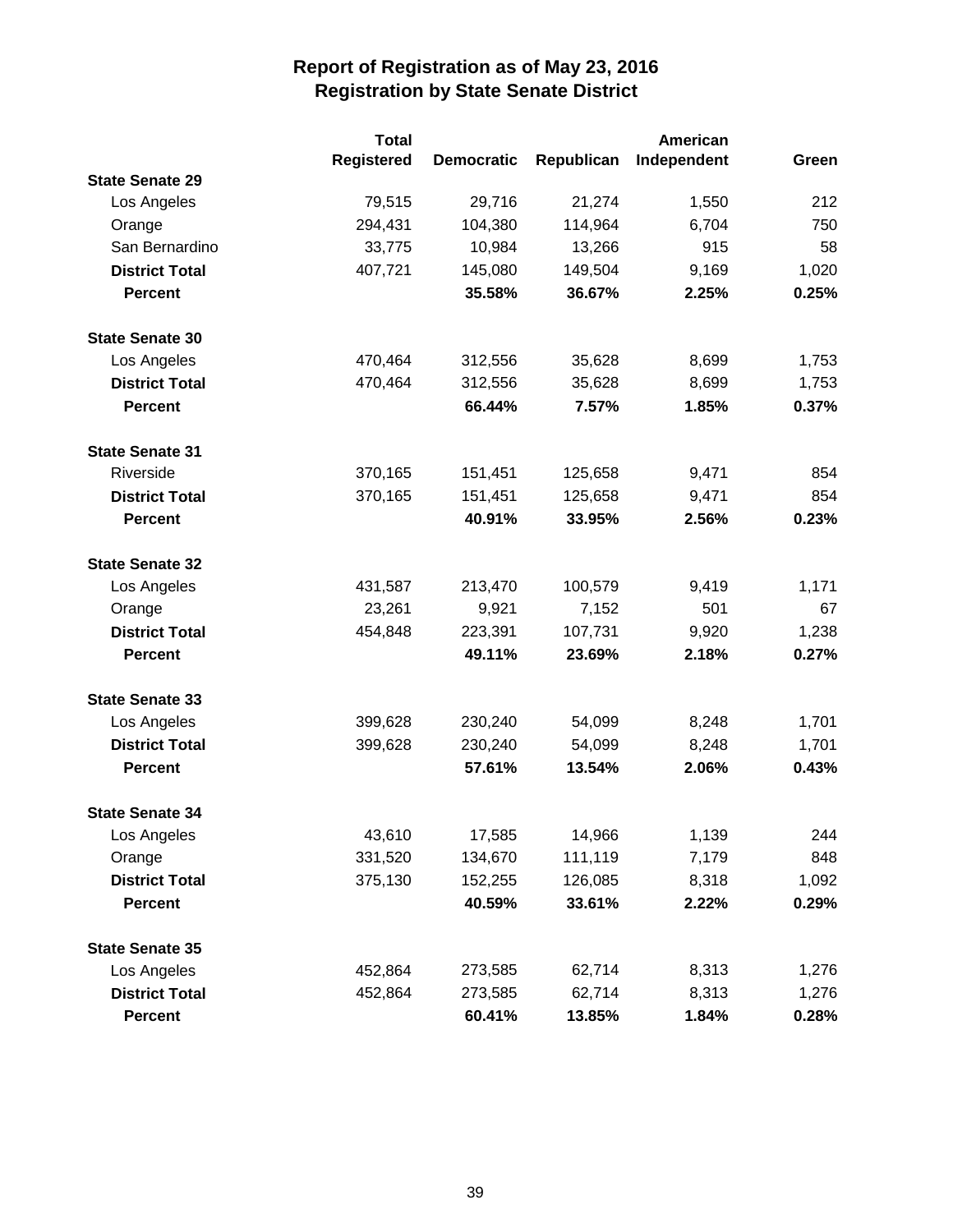|                        |             | Peace and |       | <b>No Party</b>         |
|------------------------|-------------|-----------|-------|-------------------------|
|                        | Libertarian | Freedom   |       | <b>Other Preference</b> |
| <b>State Senate 29</b> |             |           |       |                         |
| Los Angeles            | 335         | 506       | 564   | 25,358                  |
| Orange                 | 1,958       | 713       | 843   | 64,119                  |
| San Bernardino         | 188         | 95        | 101   | 8,168                   |
| <b>District Total</b>  | 2,481       | 1,314     | 1,508 | 97,645                  |
| <b>Percent</b>         | 0.61%       | 0.32%     | 0.37% | 23.95%                  |
| <b>State Senate 30</b> |             |           |       |                         |
| Los Angeles            | 2,014       | 3,075     | 3,927 | 102,812                 |
| <b>District Total</b>  | 2,014       | 3,075     | 3,927 | 102,812                 |
| <b>Percent</b>         | 0.43%       | 0.65%     | 0.83% | 21.85%                  |
| <b>State Senate 31</b> |             |           |       |                         |
| Riverside              | 2,210       | 1,640     | 2,175 | 76,706                  |
| <b>District Total</b>  | 2,210       | 1,640     | 2,175 | 76,706                  |
| <b>Percent</b>         | 0.60%       | 0.44%     | 0.59% | 20.72%                  |
| <b>State Senate 32</b> |             |           |       |                         |
| Los Angeles            | 2,092       | 3,448     | 2,979 | 98,429                  |
| Orange                 | 146         | 86        | 65    | 5,323                   |
| <b>District Total</b>  | 2,238       | 3,534     | 3,044 | 103,752                 |
| <b>Percent</b>         | 0.49%       | 0.78%     | 0.67% | 22.81%                  |
| <b>State Senate 33</b> |             |           |       |                         |
| Los Angeles            | 2,193       | 4,788     | 2,745 | 95,614                  |
| <b>District Total</b>  | 2,193       | 4,788     | 2,745 | 95,614                  |
| <b>Percent</b>         | 0.55%       | 1.20%     | 0.69% | 23.93%                  |
| <b>State Senate 34</b> |             |           |       |                         |
| Los Angeles            | 309         | 141       | 362   | 8,864                   |
| Orange                 | 2,210       | 1,047     | 1,017 | 73,430                  |
| <b>District Total</b>  | 2,519       | 1,188     | 1,379 | 82,294                  |
| <b>Percent</b>         | 0.67%       | 0.32%     | 0.37% | 21.94%                  |
| <b>State Senate 35</b> |             |           |       |                         |
| Los Angeles            | 1,906       | 3,486     | 3,383 | 98,201                  |
| <b>District Total</b>  | 1,906       | 3,486     | 3,383 | 98,201                  |
| Percent                | 0.42%       | 0.77%     | 0.75% | 21.68%                  |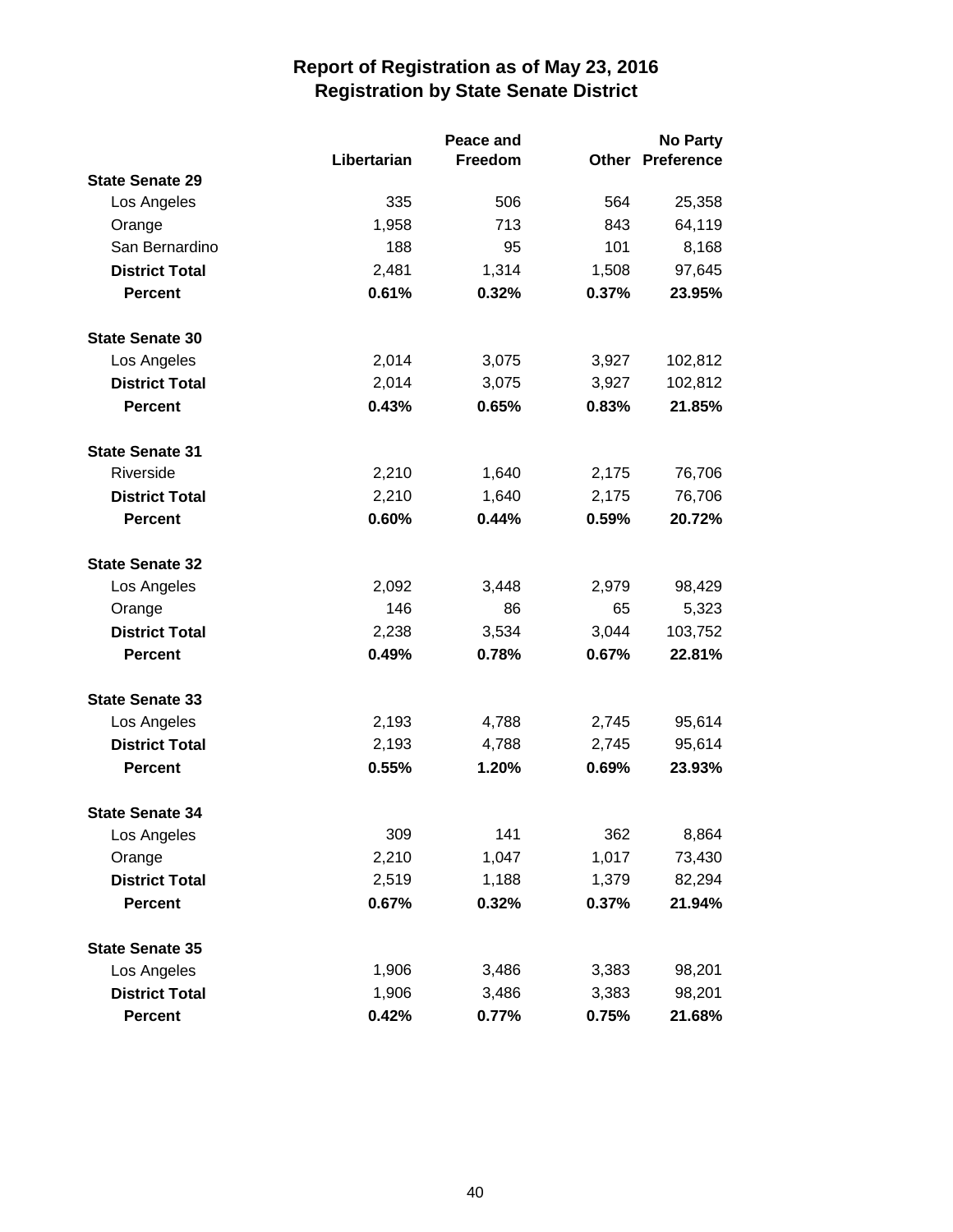|                        | <b>Total</b>      |                   |            | <b>American</b> |        |
|------------------------|-------------------|-------------------|------------|-----------------|--------|
|                        | <b>Registered</b> | <b>Democratic</b> | Republican | Independent     | Green  |
| <b>State Senate 36</b> |                   |                   |            |                 |        |
| Orange                 | 260,321           | 70,009            | 122,020    | 7,389           | 722    |
| San Diego              | 231,229           | 76,484            | 84,707     | 7,992           | 881    |
| <b>District Total</b>  | 491,550           | 146,493           | 206,727    | 15,381          | 1,603  |
| <b>Percent</b>         |                   | 29.80%            | 42.06%     | 3.13%           | 0.33%  |
| <b>State Senate 37</b> |                   |                   |            |                 |        |
| Orange                 | 485,847           | 148,511           | 202,534    | 12,403          | 1,509  |
| <b>District Total</b>  | 485,847           | 148,511           | 202,534    | 12,403          | 1,509  |
| <b>Percent</b>         |                   | 30.57%            | 41.69%     | 2.55%           | 0.31%  |
| <b>State Senate 38</b> |                   |                   |            |                 |        |
| San Diego              | 468,705           | 138,879           | 196,392    | 16,662          | 1,384  |
| <b>District Total</b>  | 468,705           | 138,879           | 196,392    | 16,662          | 1,384  |
| <b>Percent</b>         |                   | 29.63%            | 41.90%     | 3.55%           | 0.30%  |
| <b>State Senate 39</b> |                   |                   |            |                 |        |
| San Diego              | 512,672           | 203,801           | 143,261    | 16,076          | 2,234  |
| <b>District Total</b>  | 512,672           | 203,801           | 143,261    | 16,076          | 2,234  |
| <b>Percent</b>         |                   | 39.75%            | 27.94%     | 3.14%           | 0.44%  |
| <b>State Senate 40</b> |                   |                   |            |                 |        |
| Imperial               | 63,185            | 31,299            | 13,016     | 1,482           | 129    |
| San Diego              | 310,645           | 142,820           | 67,483     | 8,082           | 953    |
| <b>District Total</b>  | 373,830           | 174,119           | 80,499     | 9,564           | 1,082  |
| <b>Percent</b>         |                   | 46.58%            | 21.53%     | 2.56%           | 0.29%  |
| <b>State Total</b>     | 17,915,053        | 8,029,130         | 4,888,771  | 457,173         | 77,868 |
| <b>Percent</b>         |                   | 44.82%            | 27.29%     | 2.55%           | 0.43%  |